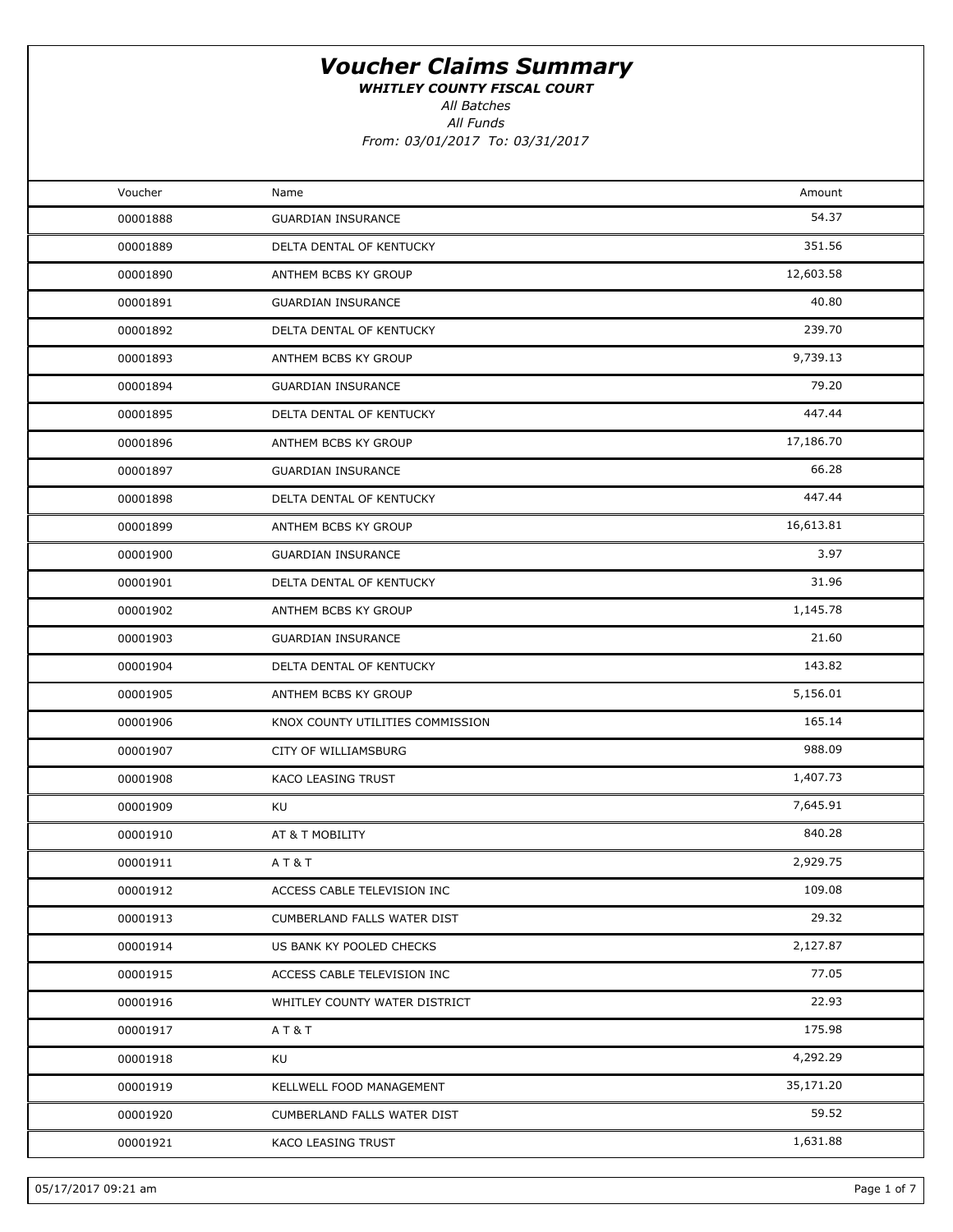WHITLEY COUNTY FISCAL COURT

All Batches

| Voucher  | Name                                 | Amount    |  |
|----------|--------------------------------------|-----------|--|
| 00001922 | US BANK KY POOLED CHECKS             | 1,598.91  |  |
| 00001923 | ACCESS CABLE TELEVISION INC          | 203.98    |  |
| 00001924 | <b>VERIZON WIRELESS</b>              | 320.08    |  |
| 00001925 | KU                                   | 75.63     |  |
| 00001926 | AT&T                                 | 4,554.66  |  |
| 00001927 | ACCESS CABLE TELEVISION INC          | 203.98    |  |
| 00001928 | CITY OF WILLIAMSBURG                 | 6,855.90  |  |
| 00001929 | CITY UTILITIES COMMISSION            | 149.78    |  |
| 00001930 | CUMBERLAND VALLEY ELECTRIC, INC.     | 48.69     |  |
| 00001931 | <b>VERIZON WIRELESS</b>              | 144.20    |  |
| 00001932 | CUMBERLAND VALLEY ELECTRIC, INC.     | 442.82    |  |
| 00001933 | CUMBERLAND VALLEY ELECTRIC, INC.     | 703.41    |  |
| 00001934 | WHITLEY COUNTY FISCAL COURT          | 25,969.40 |  |
| 00001935 | WHITLEY COUNTY FISCAL COURT          | 23,810.09 |  |
| 00001936 | WHITLEY COUNTY FISCAL COURT          | 33,718.80 |  |
| 00001937 | WHITLEY COUNTY FISCAL COURT          | 38,744.69 |  |
| 00001938 | WHITLEY COUNTY FISCAL COURT          | 3,280.21  |  |
| 00001939 | WHITLEY COUNTY FISCAL COURT          | 12,558.87 |  |
| 00001940 | 2 GETON NET, INC.                    | 149.98    |  |
| 00001941 | TIME WARNER CABLE                    | 379.98    |  |
| 00001942 | 2 GETON NET, INC.                    | 89.99     |  |
| 00001943 | TIME WARNER CABLE                    | 78.48     |  |
| 00001944 | NI GOVERNMENT SERVICES, INC.         | 73.73     |  |
| 00001945 | AT&T                                 | 552.59    |  |
| 00001946 | DELTA NATURAL GAS CO., INC.          | 363.53    |  |
| 00001947 | WHITLEY COUNTY FISCAL COURT          | 168.12    |  |
| 00001948 | DELTA NATURAL GAS CO., INC.          | 417.72    |  |
| 00001949 | CITY OF WILLIAMSBURG                 | 5,631.33  |  |
| 00001950 | DELTA NATURAL GAS CO., INC.          | 1,667.31  |  |
| 00001951 | WHITLEY COUNTY FISCAL COURT          | 56.04     |  |
| 00001952 | DAV                                  | 350.18    |  |
| 00001953 | AT&T                                 | 454.97    |  |
| 00001954 | WILLIAMSBURG-WHITLEY CO. AIRPORT BD. | 394.22    |  |
| 00001955 | TIME WARNER CABLE                    | 503.73    |  |
|          |                                      |           |  |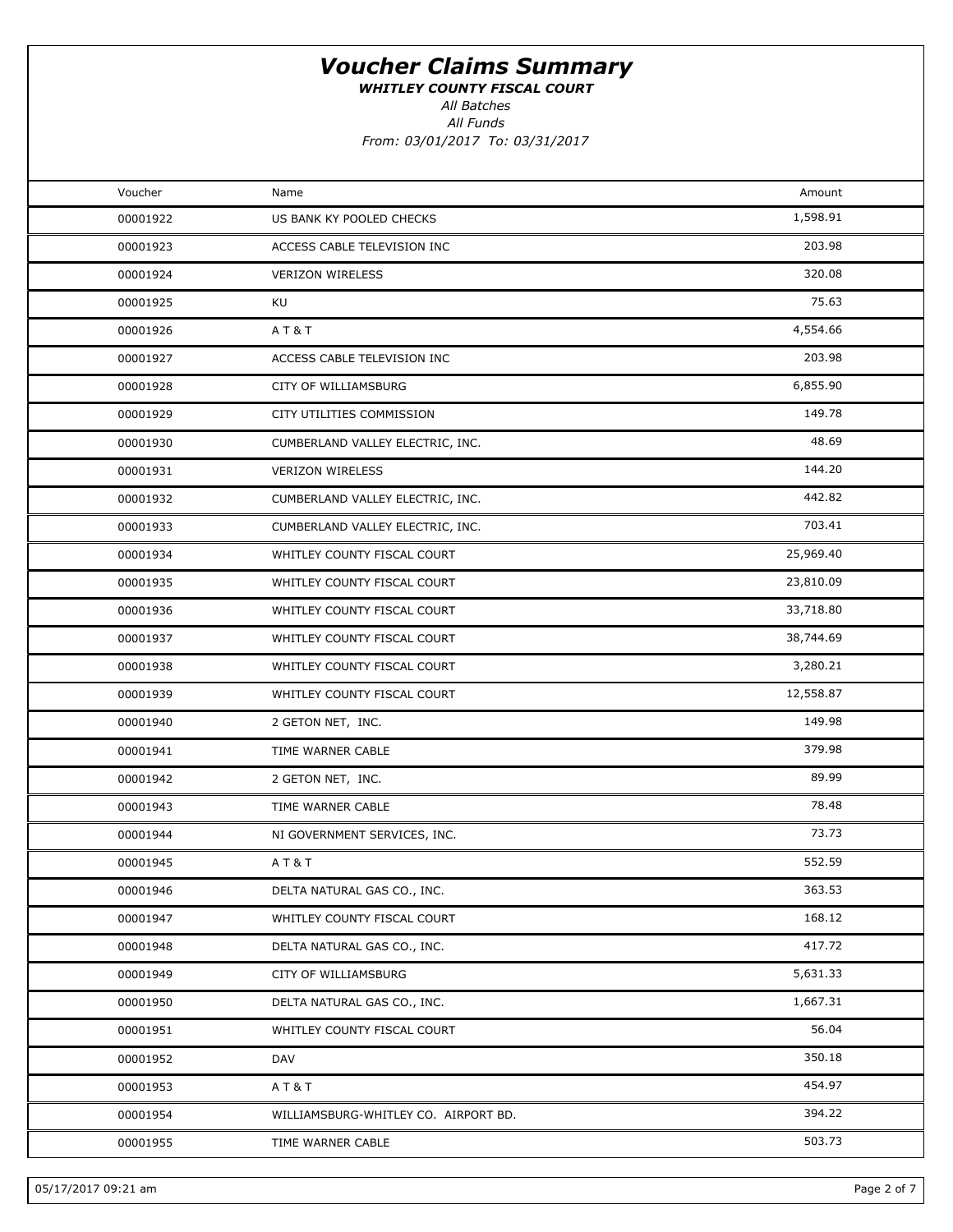WHITLEY COUNTY FISCAL COURT

All Funds All Batches

From: 03/01/2017 To: 03/31/2017

| Voucher  | Name                                | Amount    |  |
|----------|-------------------------------------|-----------|--|
| 00001956 | AT & T ONENET SERVICE               | 194.95    |  |
| 00001957 | DELTA NATURAL GAS CO., INC.         | 322.00    |  |
| 00001958 | WHITLEY COUNTY FISCAL COURT         | 20,223.08 |  |
| 00001959 | WHITLEY COUNTY FISCAL COURT         | 24,719.32 |  |
| 00001960 | WHITLEY COUNTY FISCAL COURT         | 24,779.69 |  |
| 00001961 | WHITLEY COUNTY FISCAL COURT         | 46,352.11 |  |
| 00001962 | WHITLEY COUNTY FISCAL COURT         | 37,810.01 |  |
| 00001963 | WHITLEY COUNTY FISCAL COURT         | 3,219.37  |  |
| 00001964 | WHITLEY COUNTY FISCAL COURT         | 12,419.21 |  |
| 00001965 | ROBBIE BROWN                        | 323.56    |  |
| 00001966 | ANDREW CROLEY, CORONER              | 1,750.00  |  |
| 00001967 | BARREN RIVER STATE PARK             | 139.10    |  |
| 00001968 | BISSELL'S, INC.                     | 267.91    |  |
| 00001969 | BLUEGRASS/ KESCO INCORPORATED       | 180.00    |  |
| 00001970 | <b>BROCK MCVEY</b>                  | 579.21    |  |
| 00001971 | CITY OF WILLIAMSBURG                | 3,186.00  |  |
| 00001972 | COLAN HARRELL, SHERIFF              | 1,611.38  |  |
| 00001973 | COMPUTER CLINC                      | 75.00     |  |
| 00001974 | DAIRY QUEEN GRILL & CHILL           | 50.00     |  |
| 00001975 | DAV                                 | 650.00    |  |
| 00001976 | D C ELEVATOR COMPANY, INC.          | 1,268.33  |  |
| 00001977 | DONNA ROSE COMPANY, INC.            | 869.00    |  |
| 00001978 | ECONO SIGNS, LLC.                   | 622.15    |  |
| 00001979 | ELLISON'S SANITARY SUPPLY CO., INC. | 531.94    |  |
| 00001980 | EVELYN MCCULLAH                     | 53.31     |  |
| 00001981 | EVERBANK COMMERICAL FINANCE INC     | 544.29    |  |
| 00001982 | EZ COUNTRY                          | 425.00    |  |
| 00001983 | FISCALSOFT CORPORATION              | 19,320.00 |  |
| 00001984 | <b>FLEETONE</b>                     | 968.06    |  |
| 00001985 | G & E DRIVE-IN                      | 65.00     |  |
| 00001987 | <b>HARDEE'S</b>                     | 83.67     |  |
| 00001988 | HIGHBRIDGE SPRING WATER CO, INC.    | 10.00     |  |
| 00001989 | K A C O ALL LINES FUND              | 21,541.76 |  |
| 00001990 | KACO WORKERS COMPENSATION FUND      | 5,356.87  |  |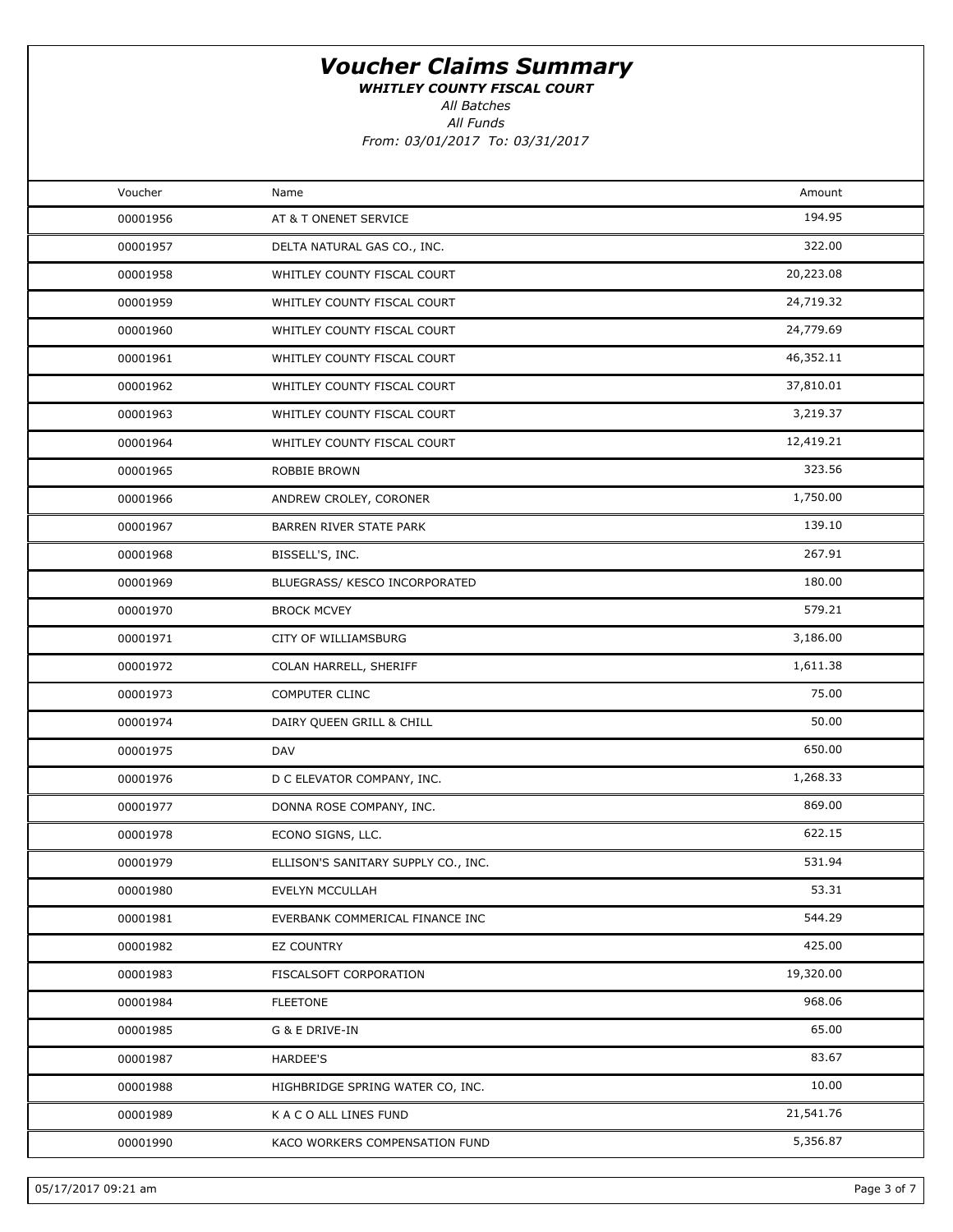WHITLEY COUNTY FISCAL COURT

All Batches

All Funds

From: 03/01/2017 To: 03/31/2017

| Voucher  | Name                                | Amount    |  |
|----------|-------------------------------------|-----------|--|
| 00001992 | KENWAY DISTRIBUTORS                 | 139.46    |  |
| 00001993 | <b>KMCA</b>                         | 590.00    |  |
| 00001994 | KY SPRING WATER                     | 36.80     |  |
| 00001995 | LON "CHUCK" HEAD                    | 298.71    |  |
| 00001996 | MCGREGOR & ASSOCIATES, INC.         | 2,230.00  |  |
| 00001997 | <b>NEWS JOURNAL</b>                 | 157.50    |  |
| 00001998 | POFF CARTING SERVICE                | 960.72    |  |
| 00001999 | QUALITY CARE AUTO SERVICE           | 839.95    |  |
| 00002000 | ROGERS ALUMINUM & GLASS, INC.       | 950.00    |  |
| 00002001 | WHITLEY COUNTY PVA                  | 12,600.00 |  |
| 00002002 | <b>TEKS WORK</b>                    | 100.00    |  |
| 00002003 | W D BRYANT & SONS INC.              | 733.64    |  |
| 00002004 | WENDY'S OF BOWLING GREEN, INC.      | 48.00     |  |
| 00002005 | WOODBINE VFD                        | 1,999.00  |  |
| 00002006 | <b>XEROX CORPORATION</b>            | 772.27    |  |
| 00002007 | PRECISION DUPLICATING SOLUTIONS INC | 100.00    |  |
| 00002008 | ROBBIE BROWN                        | 56.97     |  |
| 00002009 | CANADA AUTO PARTS                   | 1,490.21  |  |
| 00002010 | <b>FLEETONE</b>                     | 792.38    |  |
| 00002011 | G & C SUPPLY CO. INC.               | 248.36    |  |
| 00002012 | HIGHBRIDGE SPRING WATER CO, INC.    | 33.40     |  |
| 00002013 | HINKLE CONTRACTING COMPANY LLC      | 23,799.31 |  |
| 00002014 | <b>HOLSTON GASES</b>                | 84.65     |  |
| 00002015 | HOMETOWN IGA #57                    | 83.07     |  |
| 00002016 | JAMES JONES EXCAVATING              | 2,439.15  |  |
| 00002017 | K A C O ALL LINES FUND              | 4,147.58  |  |
| 00002018 | KACO WORKERS COMPENSATION FUND      | 6,574.27  |  |
| 00002019 | KENWAY DISTRIBUTORS                 | 577.45    |  |
| 00002020 | KY SPRING WATER                     | 34.00     |  |
| 00002021 | LYKINS OIL COMPANY                  | 7,311.19  |  |
| 00002022 | PREFERRED LAB SERVICE               | 450.00    |  |
| 00002023 | PREWITT FARM SUPPLY                 | 61.00     |  |
| 00002024 | SE KY SEPTIC TANK CLEANING          | 200.00    |  |
| 00002025 | W D BRYANT & SONS INC.              | 9,784.49  |  |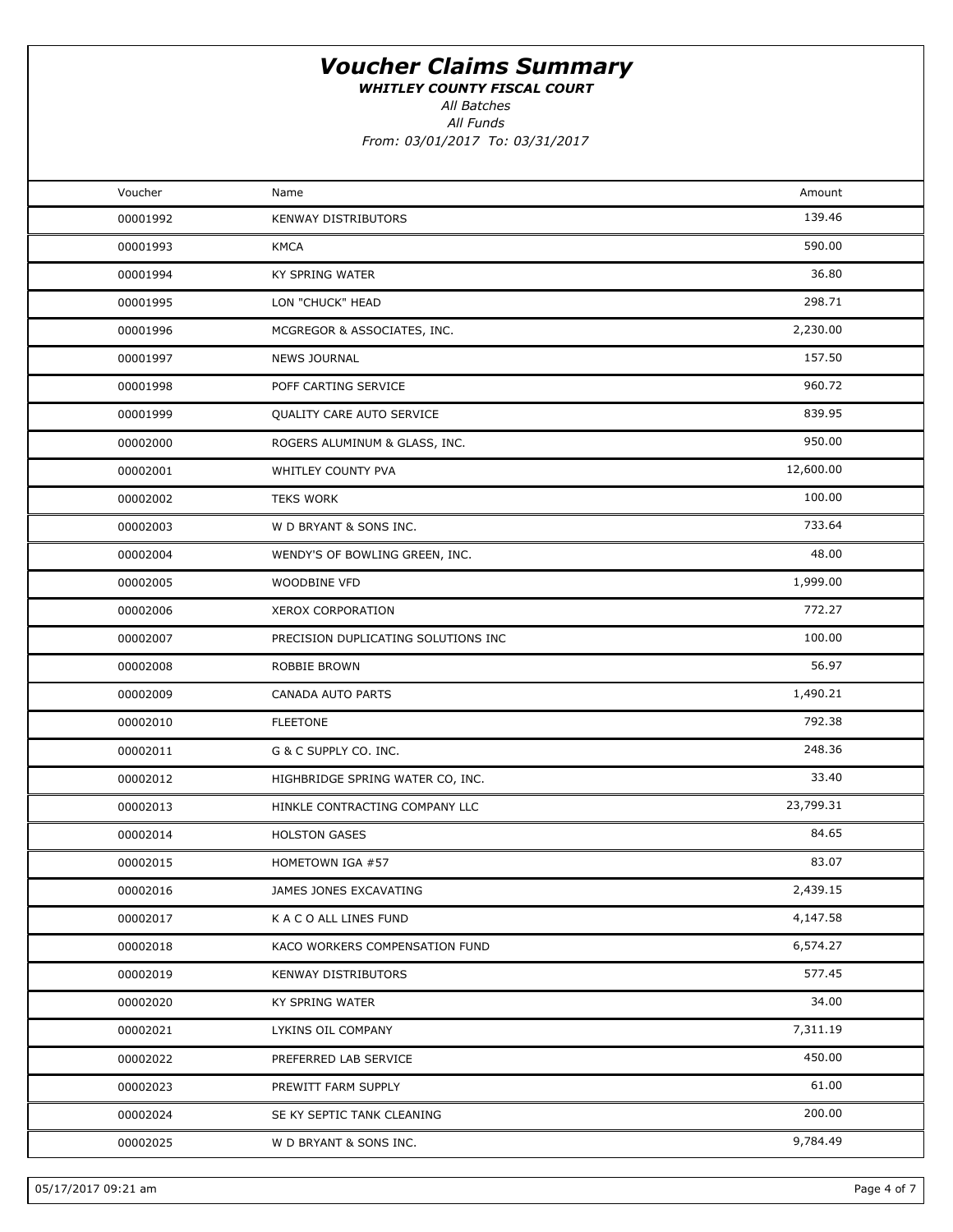WHITLEY COUNTY FISCAL COURT

All Batches

| Voucher  | Name                             | Amount    |  |
|----------|----------------------------------|-----------|--|
| 00002026 | AMERICAN BUSINESS SYSTEMS        | 759.75    |  |
| 00002027 | BISSELL'S, INC.                  | 276.99    |  |
| 00002028 | <b>BRIAN LAWSON</b>              | 62.09     |  |
| 00002029 | <b>BUTCH'S MARKET</b>            | 257.72    |  |
| 00002030 | CANADA AUTO PARTS                | 39.96     |  |
| 00002031 | DAIRY QUEEN GRILL & CHILL        | 190.00    |  |
| 00002032 | DUGGERS SEPTIC CLEANING          | 200.00    |  |
| 00002033 | EMCON HOME GUARD, INC.           | 280.00    |  |
| 00002034 | <b>FLEETONE</b>                  | 2,154.17  |  |
| 00002035 | G & E DRIVE-IN                   | 160.00    |  |
| 00002036 | GARRAD COUNTY FISCAL COURT       | 31.34     |  |
| 00002037 | <b>HARDEE'S</b>                  | 333.43    |  |
| 00002038 | HIGHBRIDGE SPRING WATER CO, INC. | 72.65     |  |
| 00002039 | HOMETOWN IGA #57                 | 197.29    |  |
| 00002040 | <b>JUSTIN OAKS</b>               | 5.00      |  |
| 00002041 | K A C O ALL LINES FUND           | 13,140.86 |  |
| 00002042 | KACO WORKERS COMPENSATION FUND   | 3,815.02  |  |
| 00002043 | KENTUCKY STATE TREASURER         | 298.08    |  |
| 00002044 | KY SPRING WATER                  | 10.00     |  |
| 00002045 | LAUREL COUNTY FISCAL COURT       | 632.50    |  |
| 00002046 | NORVEX SUPPLY                    | 3,202.85  |  |
| 00002047 | PREFERRED LAB SERVICE            | 250.00    |  |
| 00002048 | QUALITY CARE AUTO SERVICE        | 2,371.25  |  |
| 00002049 | REM COMPANY, INC.                | 600.16    |  |
| 00002050 | SOUTHERN HEALTH PARTNERS         | 25,459.20 |  |
| 00002051 | W D BRYANT & SONS INC.           | 46.49     |  |
| 00002052 | WENDY'S OF BOWLING GREEN, INC.   | 47.36     |  |
| 00002053 | WHOLESALE SUPPLY GROUP, INC.     | 117.08    |  |
| 00002054 | 911 BILLING SERVICE              | 13,295.52 |  |
| 00002055 | ALBERT JACKSON                   | 100.00    |  |
| 00002056 | ARROW INTERNATIONAL INC          | 450.00    |  |
| 00002057 | BISSELL'S, INC.                  | 76.00     |  |
| 00002058 | CANADA AUTO PARTS                | 823.50    |  |
| 00002059 | <b>CLARK'S TIRE SERVICE</b>      | 485.00    |  |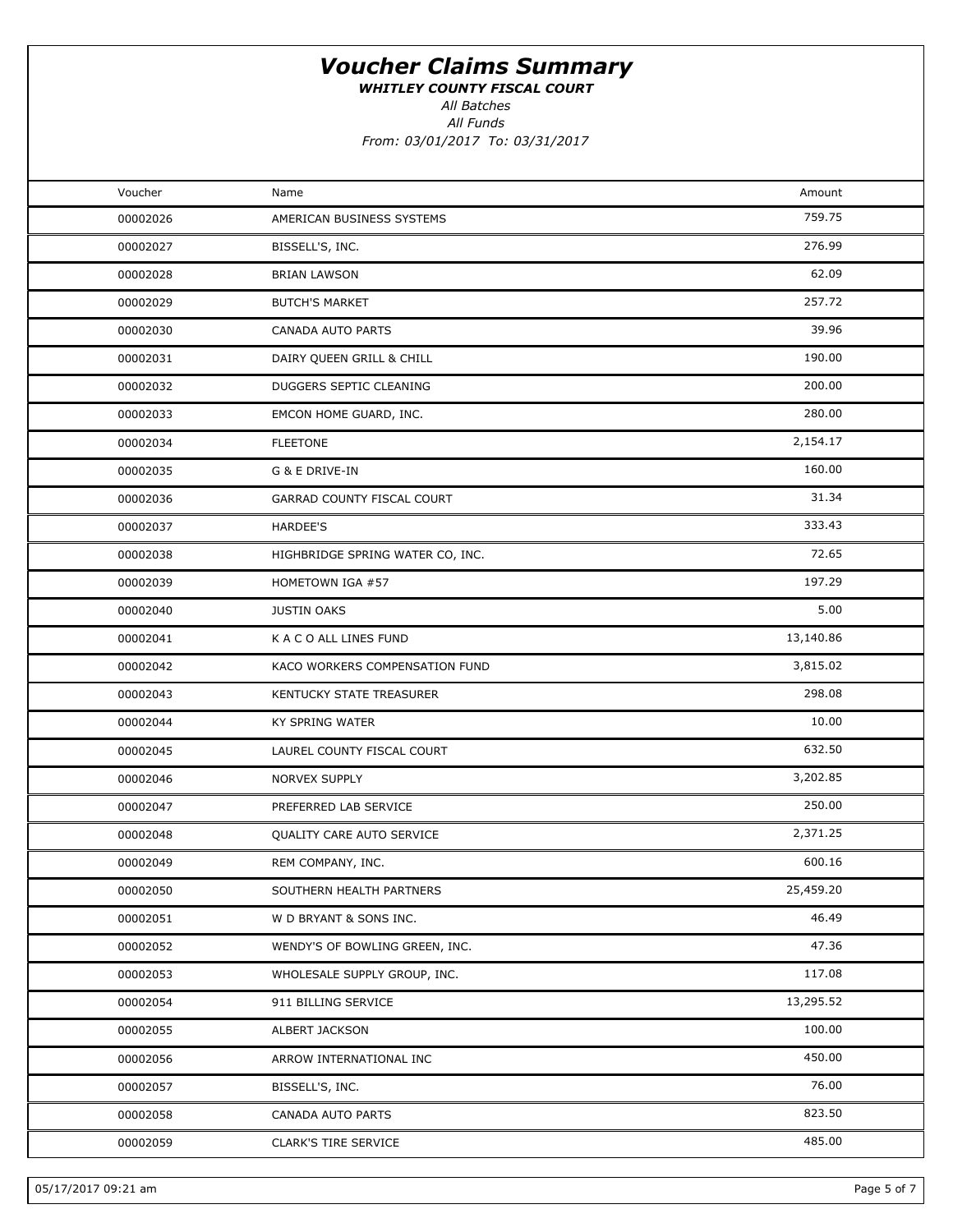WHITLEY COUNTY FISCAL COURT

All Batches

| Voucher  | Name                                 | Amount    |  |
|----------|--------------------------------------|-----------|--|
| 00002060 | <b>CLAUDETTE BOWLIN</b>              | 30.00     |  |
| 00002061 | DR. CHARLES LEE MARCUM               | 9,000.00  |  |
| 00002062 | ENVIRONMENTAL WASTE SYSTEMS, LLC     | 280.00    |  |
| 00002063 | EVERBANK COMMERICAL FINANCE INC      | 111.64    |  |
| 00002064 | <b>FLEETONE</b>                      | 1,466.69  |  |
| 00002065 | <b>GENTRY AUTO REPAIR</b>            | 676.62    |  |
| 00002066 | HIGHBRIDGE SPRING WATER CO, INC.     | 10.00     |  |
| 00002067 | <b>HOLSTON GASES</b>                 | 2,635.33  |  |
| 00002068 | JOHNNY WHEELS OF WILLIAMSBURG, INC   | 141.95    |  |
| 00002069 | K A C O ALL LINES FUND               | 4,459.12  |  |
| 00002070 | KACO WORKERS COMPENSATION FUND       | 16,138.70 |  |
| 00002071 | KY SPRING WATER                      | 10.00     |  |
| 00002072 | LYKINS OIL COMPANY                   | 3,431.20  |  |
| 00002073 | NORVEX SUPPLY                        | 293.71    |  |
| 00002074 | PRECISION DUPLICATING SOLUTIONS INC  | 55.86     |  |
| 00002075 | PREFERRED LAB SERVICE                | 100.00    |  |
| 00002076 | QUALITY CARE AUTO SERVICE            | 8,190.05  |  |
| 00002077 | SOUTH KY TRUCK SERVICE, LLC          | 1,799.52  |  |
| 00002078 | SOUTHEAST APPARATUS, LLC             | 260.00    |  |
| 00002079 | W D BRYANT & SONS INC.               | 46.18     |  |
| 00002080 | WILLIAMSBURG-WHITLEY CO. AIRPORT BD. | 800.00    |  |
| 00002081 | <b>BOLTON'S TOWING &amp; REPAIR</b>  | 695.95    |  |
| 00002082 | BISSELL'S, INC.                      | 152.00    |  |
| 00002083 | CENTRAL BUSINESS SYSTEMS INC         | 534.00    |  |
| 00002084 | FISCALSOFT CORPORATION               | 4,415.94  |  |
| 00002085 | KOLA                                 | 90.00     |  |
| 00002086 | WHITLEY COUNTY TOURISM BOARD         | 986.16    |  |
| 00002087 | BISSELL'S, INC.                      | 11.99     |  |
| 00002088 | ELLISON'S SANITARY SUPPLY CO., INC.  | 58.21     |  |
| 00002089 | EVELYN MCCULLAH                      | 5.32      |  |
| 00002090 | EVERBANK COMMERICAL FINANCE INC      | 111.64    |  |
| 00002091 | <b>FLEETONE</b>                      | 135.86    |  |
| 00002092 | HIGHBRIDGE SPRING WATER CO, INC.     | 160.40    |  |
| 00002093 | K A C O ALL LINES FUND               | 797.29    |  |
|          |                                      |           |  |